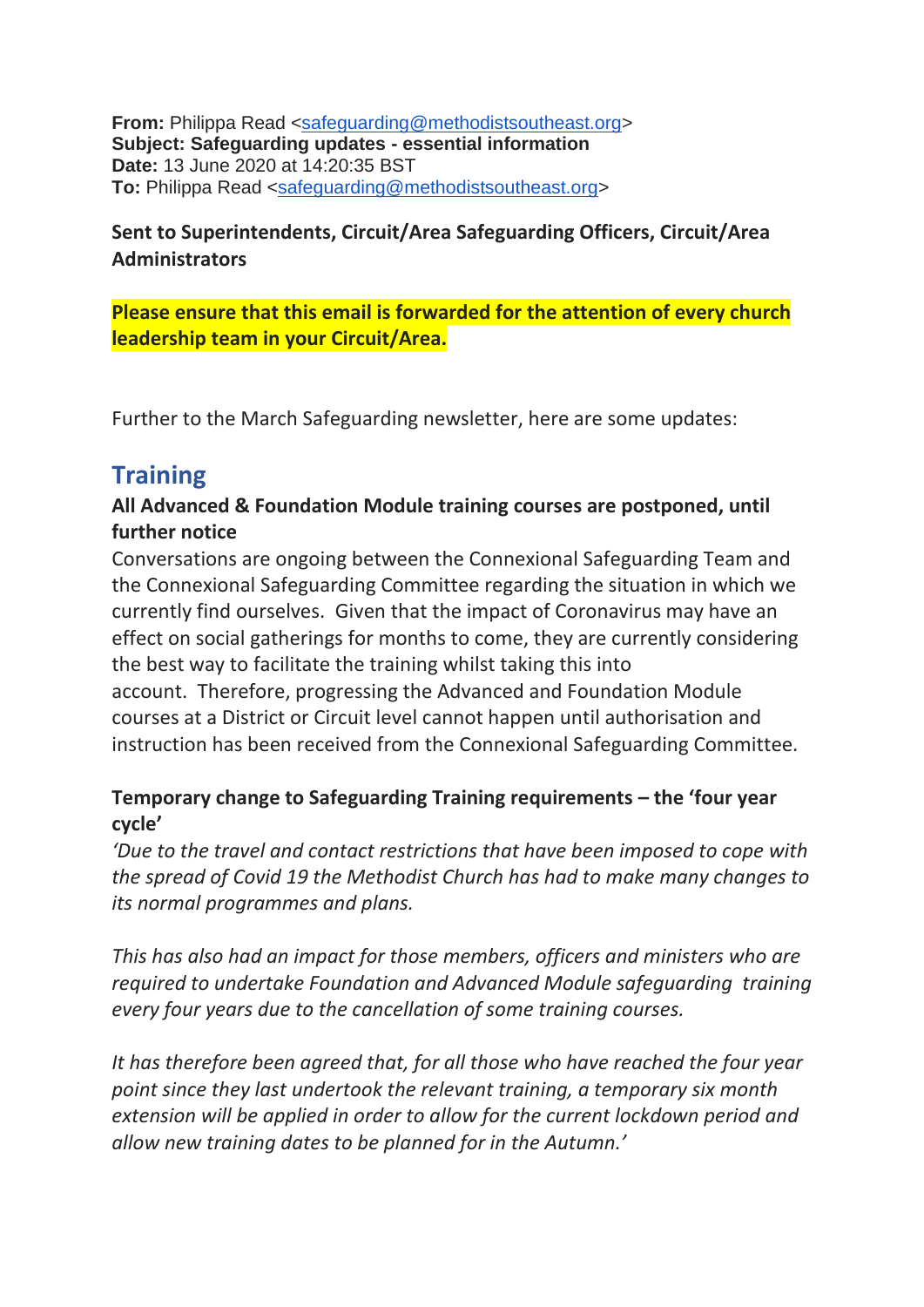*Jonathan Hustler, Secretary of Conference Henry Lewis, Chair Safeguarding Committee*

#### **Train the Trainers – update for Foundation Module 2020 version**

This course has been able to take place online, in accordance with Connexional guidelines.

Three such courses have run in the South East District in conjunction with the Learning Network, resulting in 37 trainers from 14 Circuits being updated to present the 2020 version of the Foundation Module, once we can meet again.

Please get in touch regarding any need for further Train the Trainers courses to be arranged.

## **Reopening of Churches**

You will no doubt be aware of the Government's statement that places of worship may reopen from today for the purposes of private prayer. Of course, there are multiple steps that need to be taken rather than simply reopening, which your superintendents will have made you aware of. There are frequent updates to Methodist guidance in relation to Coronavirus available here, including the tasks that MUST be completed before the reopening of a Methodist church:<https://www.methodist.org.uk/about-us/coronavirus/official-guidance/>

Additionally, please find attached a useful document from the Connexional Safeguarding Team entitled 'Promoting effective safeguarding practice as Churches come out of lockdown'; it will be useful to use this in conjunction with the other planning documents.

As individual churches, your leadership team will be working to ensure that informed decisions and plans are made, and liaising with your church councils. Superintendents should be kept up to date with the decisions reached for each church.

Please let me know if you have any queries from a safeguarding perspective regarding reopening.

## **DBS**

As previously reported, temporary changes have been made in order to verify DBS documents remotely. Information can be found here: <https://www.gov.uk/government/news/covid-19-changes-to-dbs-id-checking-guidelines>